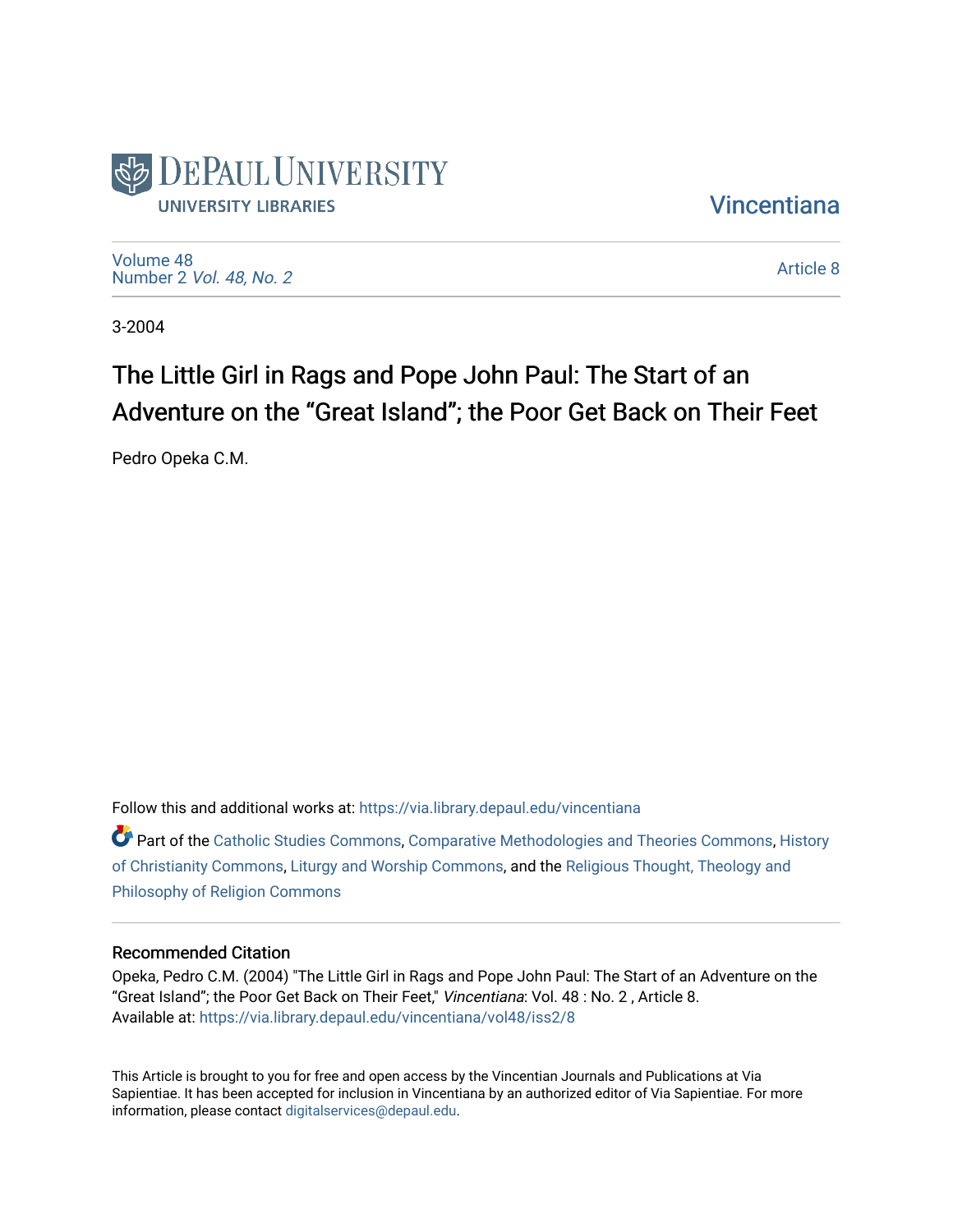*Vincentiana,* novembre-décembre 2005

## The Little Girl in Rags and Pope John Paul

The Start of an Adventure on the "Great Island"; the Poor Get Back on Their Feet

by Pedro Opeka, C.M.

*Province of Madagascar*

I am delighted to accede to your request to write something on Akamasoa which, in Madagascar, struggles against poverty in this part of the world.

After 15 years of missionary activity in Vagaindrano, in the southeast of Madagascar, facing the Indian Ocean, I was, at the end of 1988, put in charge of the young Vincentian scholastics at Antananarivo. There I discovered the unheard of poverty in which thousands of families and children lived in the capital of the "Great Island." I saw these families in the street without a thing to their name. Certain families had been driven back from the city centre, transported like cattle in lorries and abandoned on the hills of Ambohimahitsy and Andralanitra, in a totally deprived state with nobody bringing them even the slightest aid that they might at least survive there! So, their misery was well hidden so that it might be totally ignored.

I am the son of emigrant parents. My parents fled the totalitarian regime of Slovenia in order to emigrate to Argentina. The memories of our family life were brutally brought back to mind. We had lived a very hard life; but one in which hope for a better future was always present. Certainly, the conditions of life and work had been very difficult. So, could such a hope be possible for the poor of Antananarivo? I was constantly asking myself what I could do to give such hope to the families in order that they themselves might find a way out of their poverty.

From 29 April to 2 May 1989, Pope John Paul II visited Madagascar. One day, I was in the midst of thousands of young people who had come to see the Holy Father. During the course of this ceremony, a little girl in rags, who was carrying her little brother on her back, went up to the podium. No one knew how she had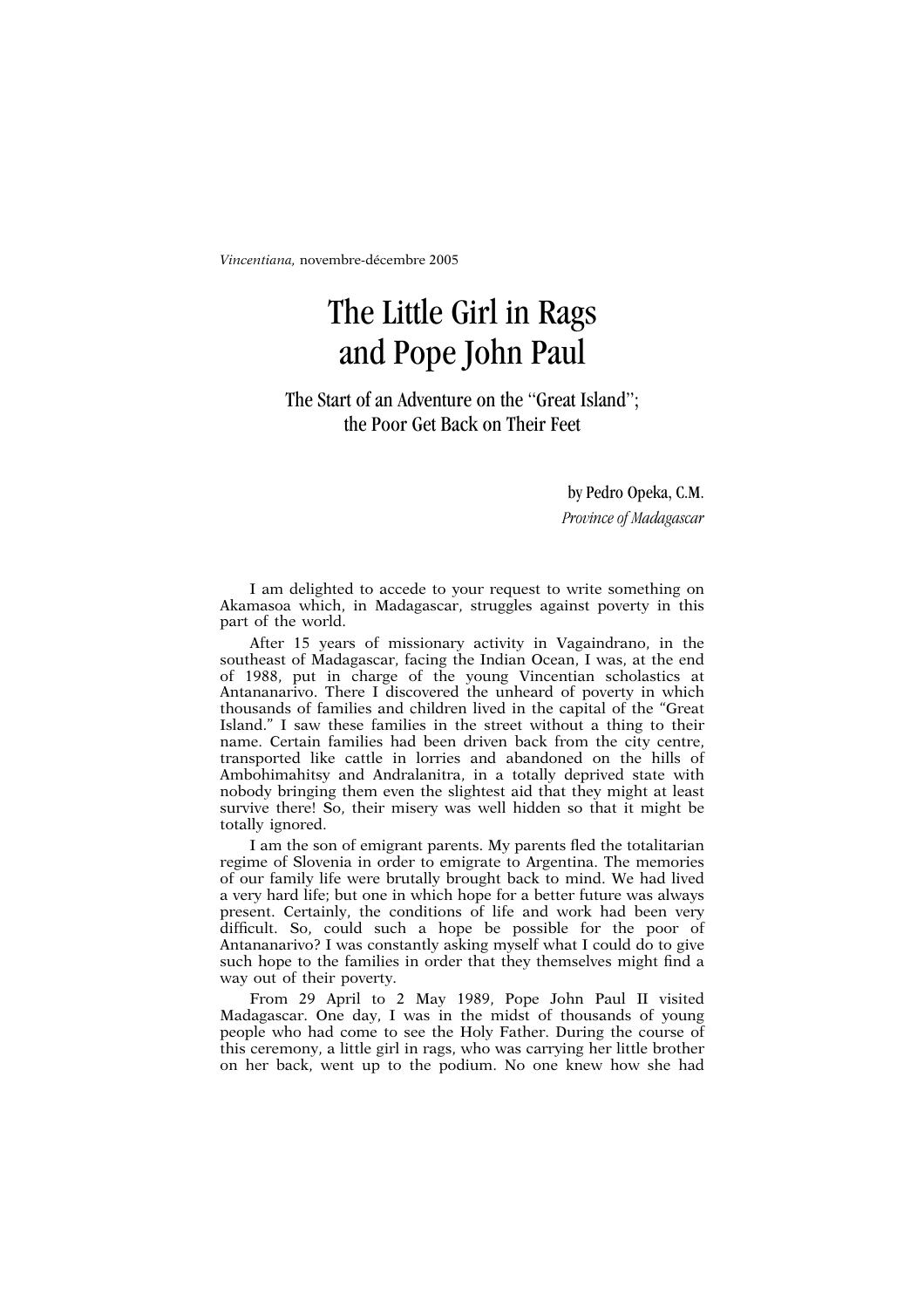## *The Little Girl in Rags and Pope John Paul* 91

managed to get near the Pope, evading the police guard. The Pope responded by taking her in his arms and giving her a big hug. It was as if the Pope were embracing all the misery of the world. This little girl had certainly found the comforting tenderness for which she was hoping. The gesture bowled me over. It was a renewed call from Jesus. This was an irresistible challenge. Both my heart and my reason spoke to me: "Now, you have to do something to improve the suffering of human poverty, the misery of this little girl and of so many others!"

The life of St. Vincent, our founder, inspired me once again. After years of maturing, St. Vincent himself found his true treasure in the life of Jesus Christ, who divested himself of everything in order to become our brother, taking on himself our frail and sinful human condition in order to give us the dignity of the children of God. Jesus, the "One Sent," came to live on our earth to announce to the poor the Good News of their deliverance, to proclaim liberty to captives and new sight to the blind. This example of Jesus, who took on this hope with a a radical fidelity even unto death, inspired St. Vincent's life. Three hundred fifty years later, the example of St. Vincent is still hugely relevant and is a guide for so many people of good will in the world. St. Vincent was a practical man, a man with his feet on the ground. He was constantly going about visiting the poor, to bring them material help and to bring them the comfort of a hope that is lived in Jesus. As a son of St. Vincent, my priestly commitment is thus reaffirmed in committing my life to the poor of Antananarivo, while I was called there as educator and formator.

On 29 May 1989, I visited some families. I had to crawl in order to get into the little shelter made of boxes and bits of rusty metal which served them as "lodging." The unsanitary condition of these shelters was incredible and I saw children living in dirt that is impossible to imagine without seeing it. In the course of the following days, I went to visit other families living on the hill of Ambohimahitsy in the district of Ambohimangakely. It was always the same sight of overwhelming filth, sickness and unrelenting hunger. I knew families, with sometimes as many as seven children, torn apart and broken up: the father having abandoned the mother and children; the mother having to prostitute herself; the children stealing what little they could from the rubbish in the public dumps and both adults and adolescents sinking into alcohol and drugs. The violence, which dominated everything, was terrifying. At the beginning of our meetings, the families were fearful and distrustful. I took time to listen to them. Little by little, we built up trust among us. I promised to do all I could in order that they might be able to get themselves out of this inhuman and revolting way of life in order, by their own work, to live a normal life.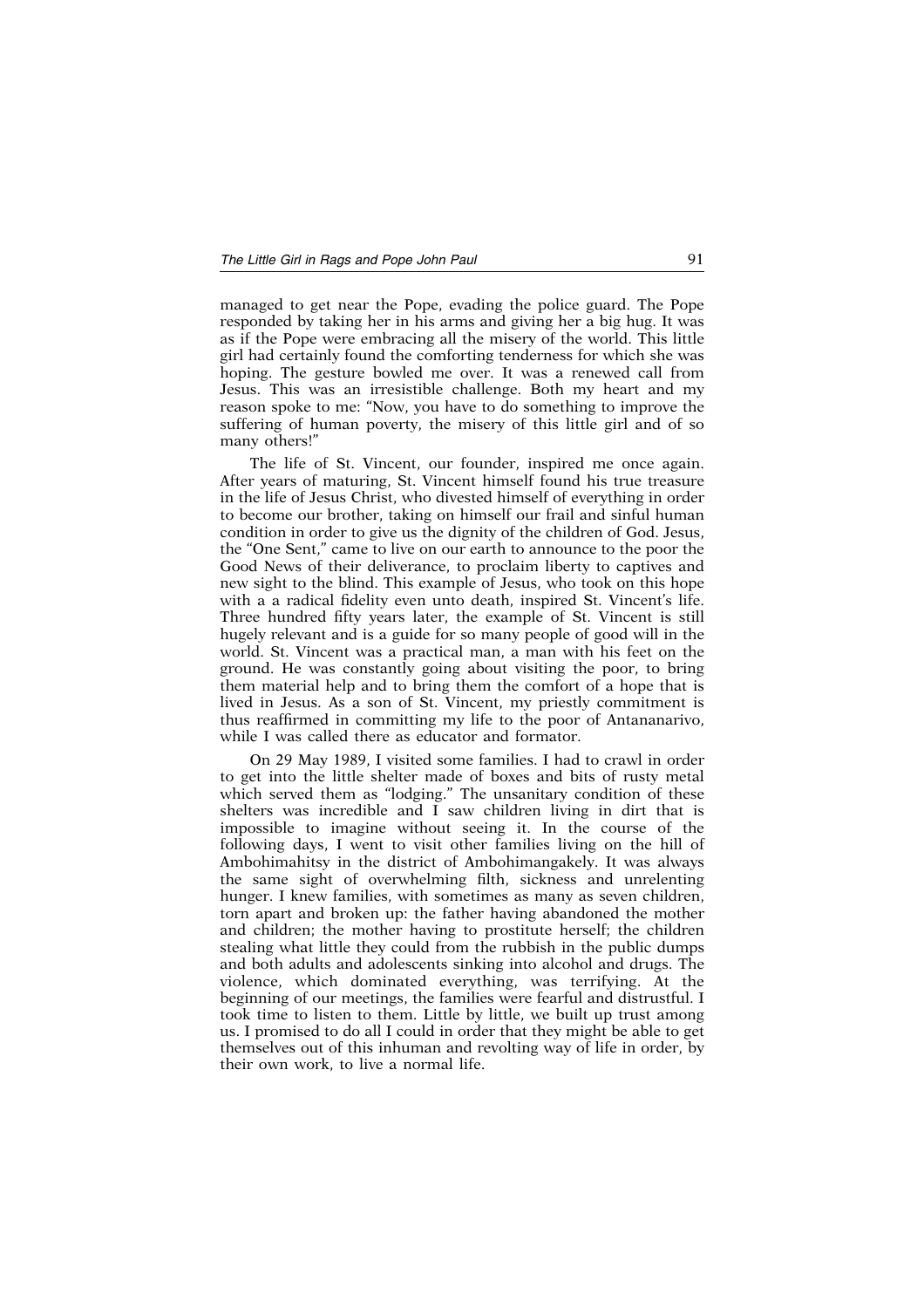What could be done to bring some initial urgent help to these people: care for the sick and food aid? How could one do away with this mountain of misery, which is totally unacceptable as a condition for human beings? How could one give back a life in society to these people, overwhelmed by despair and surviving under such violent conditions? I had nothing in my pocket to help them and aid them in their distress.

I went begging among the religious communities of Antananarivo who gave me a little money and gifts in kind. I quickly understood that, alone, I could do nothing. Happily, I knew some Malagasy youths, who were students at the university. I went to see them and suggested that they reach out to the poorest. They accepted. They responded to God's call: they had the desire to come to the aid of their compatriots, who were the most deprived and excluded from society in their country. But they did not know what to do. Their response was both great comfort and great encouragement for me. I have always read the gospel and I know that poverty is not fatal. Together, here, we would undertake to fight it. Thus it was that in January 1990, the Akamasoa Association (the name means "good friends") was created. This non-governmental organisation (NGO), with its humanitarian aims, was necessary in order to facilitate our relationships with government authorities, various organisations of Malagasy civil society, the foreign embassies and other worldwide humanitarian organisations.

Our first action was to organise a welcome in Antolojanahary for the first families coming from the streets and the public dump of the capital. It was the first village that we created, 60 kilometres northwest of Antananarivo, on the road to Mahajanga, and where there are currently 70 families living by their work on the land. We then created four other villages in the suburbs of the capital and we are working in two other regions of the province of Fianarantsoa, 400 kilometres south of Antananarivo, as well as at Vaingaindrano, 800 kilometres from the capital. In the five villages in Antananarivo, there are 15,560 people (2,926 families), including 8,409 children who are educated from primary school through secondary school examinations. Poverty in Antananarivo is still enormous and, in 2003, we brought immediate and urgent aid (food, health-care and tools) to more than 20,000 people. We built 1,544 brick dwellings and we still have to build a further 426 in order to replace temporary wooden buildings. The association pays 3,419 people who work in our centres for occupational training. One hundred eighty-nine teachers conduct the school. Thirty-three people (doctors, nurses, midwives, and nurse's aids) furnish our health services. We also have 29 social workers. Finally, seven people manage the overall activities of Akamasoa.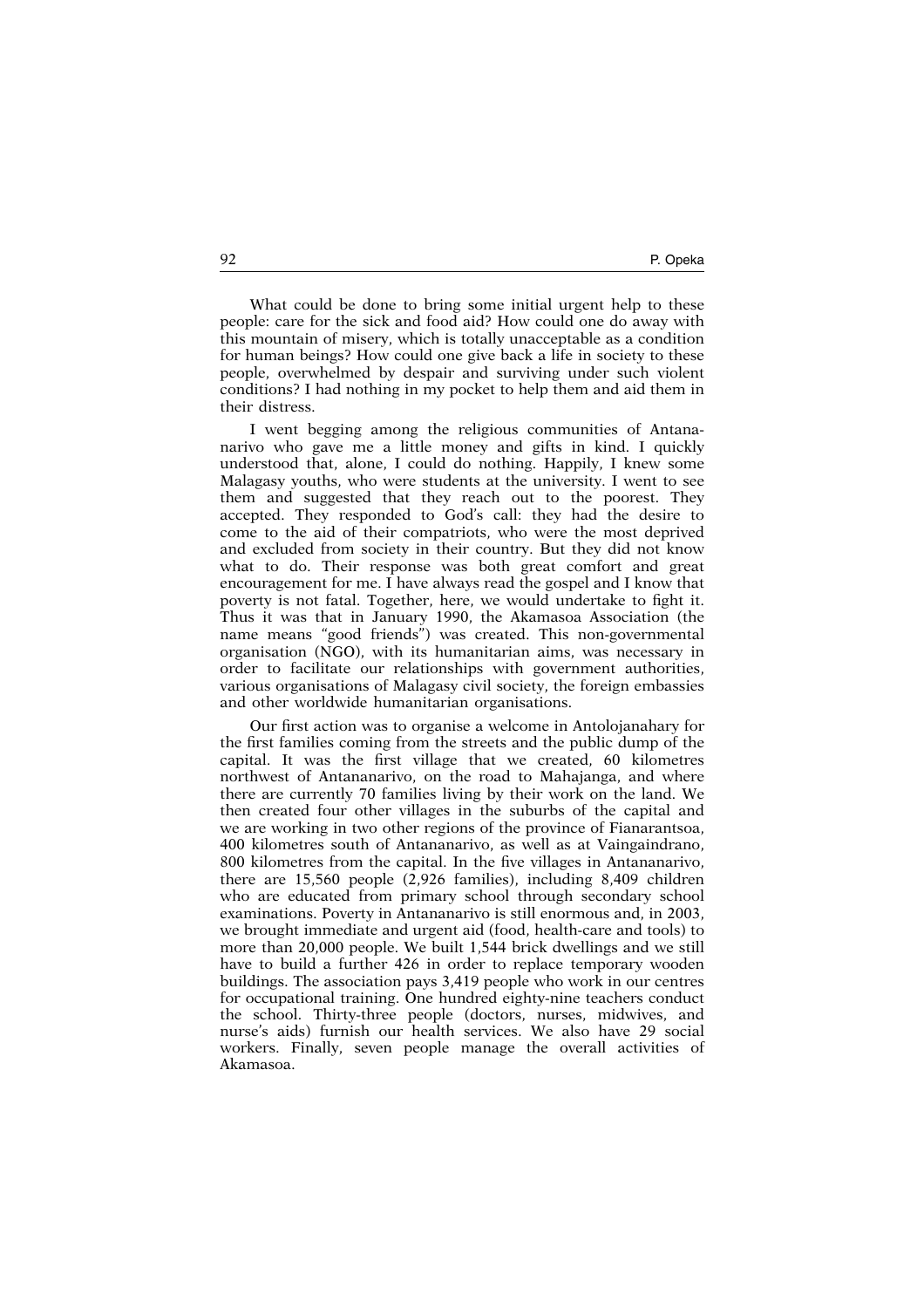

Above, Bemasoandro (Madagascar), with a primary school.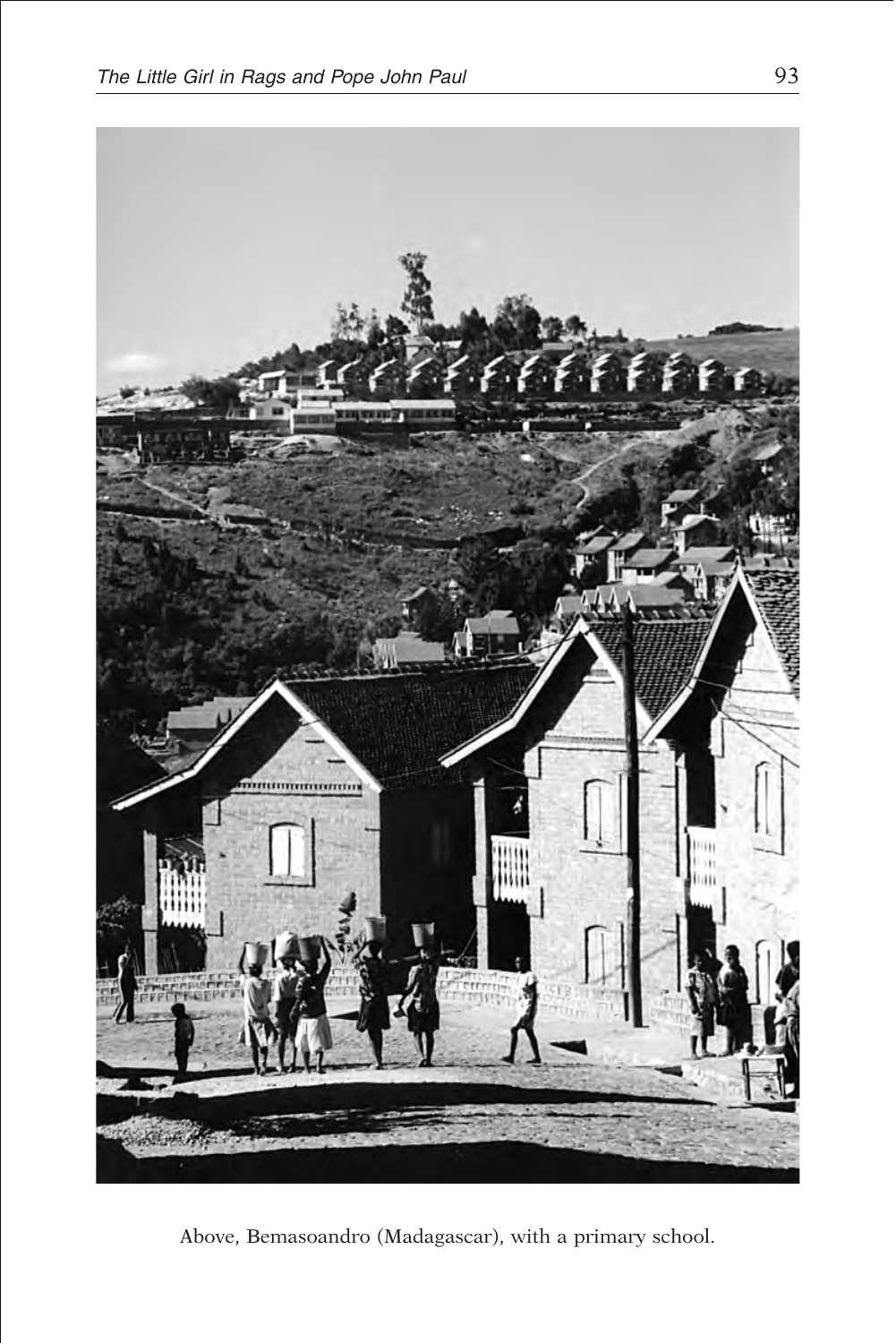From the very beginning, we tirelessly followed the same objectives: the physical, psychological and moral rehabilitation of people whose life on the margins had dehumanised them; access to work in order to be able to gain a decent wage; to have a "home of one's own" worthy of human beings in order that the family might flourish; the education of the children (the majority of their parents have had no schooling); civic instruction in order to build up a more humane society and Christian instruction in order to value the gift of life given by God.

I cannot say that this work is easy. The truth is that it is hard because it is filled with daily difficulties. After 14 years, I have learned a lot. The collaborators who surround me and who dedicate themselves to this work with courage and faith have also gained greater experience. We learned that that the most impoverished are also broken physically, psychologically and morally and that they no longer know how to live in a human society that is based on respect for oneself and others. It takes limitless patience in order to help a person who has suffered so much to live again, especially when he has reached the point of losing confidence and hope that he can ever "live like others." It takes a lot of time for these people to be able to stand on their own two feet and begin to walk again. It requires personal contact in order to convince them that they have to take the first steps themselves, through work and discipline. At times, one has to fight with them in order to calm spirits that are stirred up by alcohol. There are many slips: no one can be forgotten or neglected; so, one has to renew the dialogue. One cannot change the behaviour of another; each person must do it for and by him/herself. Sometimes disillusionment threatens us; but one must not give in to it. Firstly, because we are filled with joy and encouragement to see that, little by little, so many thousands of people have found new life, for themselves and their families. It is also a great happiness to see so many children and young people who have confidence in themselves, and workers who participate actively in the social life of Akamasoa in choirs, sports activities, local meetings and prayer groups. I praise God for all these graces which he has bestowed on the entire Akamasoa team, in order that it might accompany the poor who have come to us to rebuild their lives.

From the very beginning, I was conscious that this work was a challenge which was beyond my own strength. This battle against poverty could only be undertaken with a team; a team which also includes the poor themselves. We can say that poverty is in the process of being overcome in the Akamasoa centres, even though there remains a great deal still to do. Our work is a drop of water in the ocean of poverty that devastates millions and millions of families and children in the world. Our experience allows us to bear witness to the immensity of the task. It allows us to assert that poverty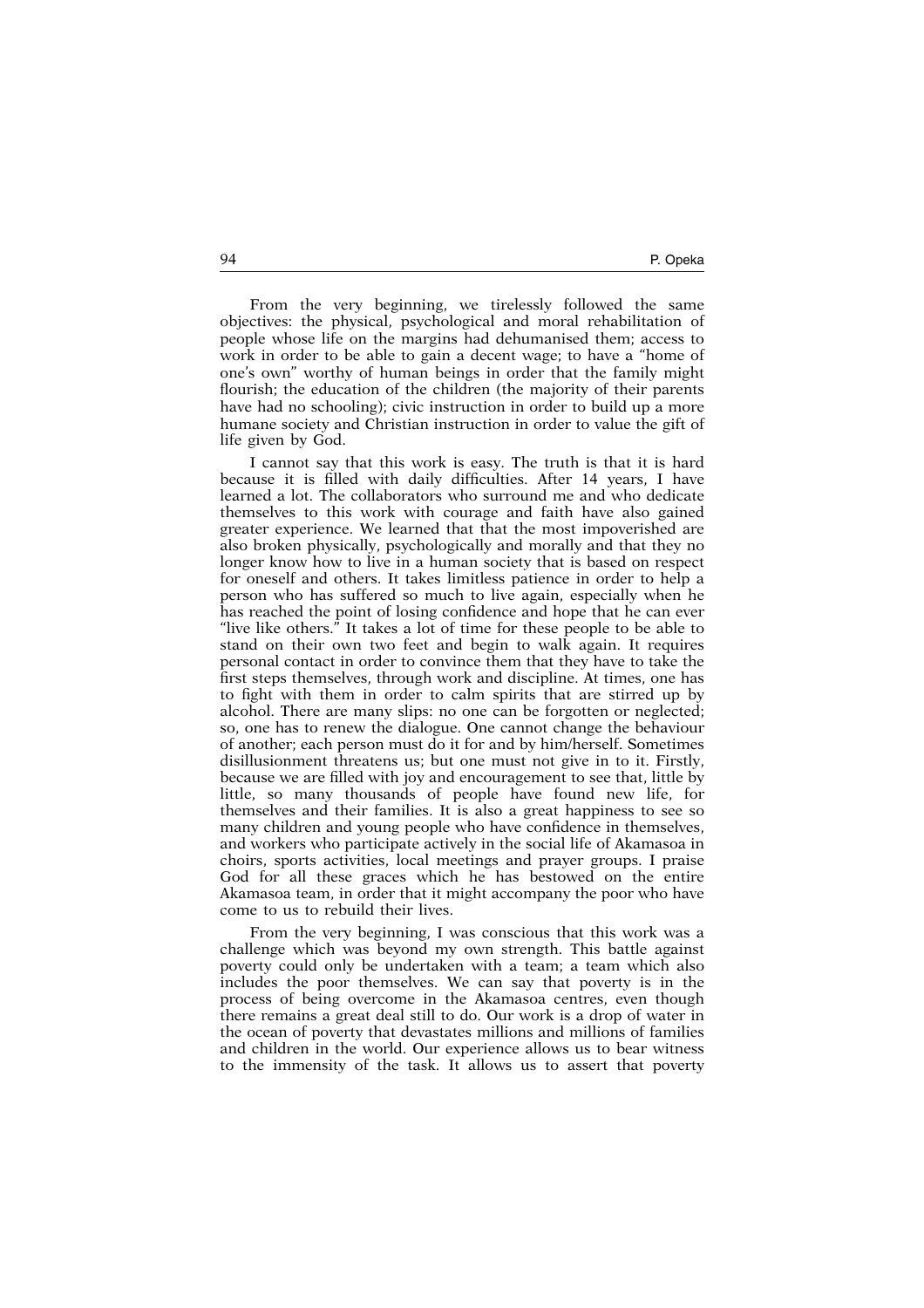

A family in its new house in Akamasoa (Madagascar) with P. Opeka.



The wooden houses are disappearing little by little, but this depends, you can be sure, on people's generosity.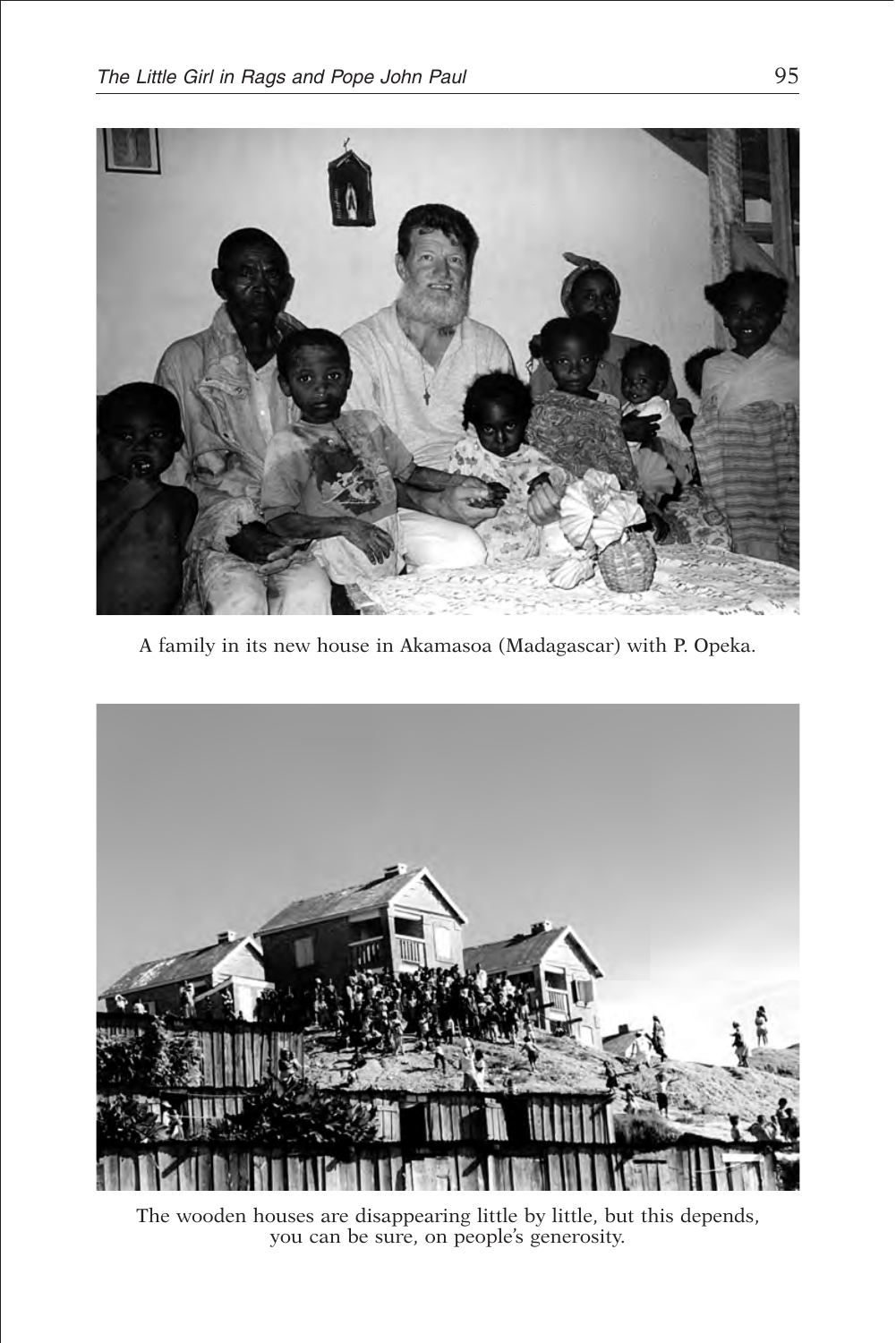96 P. Opeka

cannot be overcome once and for all and definitively, because human selfishness is a reality in all times and in all societies. That is why poverty is always a threat and future generations will always have to battle against it. I reiterate: I object to the argument that poverty is inevitable, because that argument is merely a mask for not taking responsibility. Battling poverty is the task of each adult, on behalf of the children. Accepting that selfishness can dominate is to tolerate poverty, and, therefore, working for development is in vain. But our work in Akamasoa has convinced us that, if we institute personal and communal rules to ensure solidarity and equity, in order to put some boundaries on human self-centredness, then this development work can bear real fruit. These rules must deal with social relationships but also with matters of economy, education and culture, for the causes of poverty are to be found in failures in all of these areas. If these rules are not established at the heart of each country and among nations, then it simply becomes a matter of rule by the strongest, which leads to the rich becoming richer and the poor becoming more and more deprived of all that a human person needs in order to live life with dignity. That, unfortunately, is the reality that we see throughout the world. States and International Organisations must commit themselves to this work of solidarity and equity, instead of intervening only at the last moment, simply in order to assuage their consciences. More than isolated aid is needed to combat poverty. The poor must be ensured the possibility of being able to work and to have their children instructed. It is a never-ending work. It is a work that cannot simply be done by technocratic means to get "quick-fix" solutions. Besides material development aid, which must allow the poor person to work in order to earn a living, this work is also humanitarian in that it demands that one give of one's own humanity.

The work of Akamasoa would not have been possible without prayer and union with Jesus Christ. Holy Scripture teaches us that "the poor of heart" put all their trust in God; they hand their lives over to him. The "poor of heart" are aware of their imperfections and their limits. So, they undertake to listen to the Word. Evangelical poverty is a quality toward which we must strive since it is the Source of Love and of Goodness, which opens us to the gifts of God and disposes us to receive the graces from on high. It is by this Christian education that my missionary vocation has allowed me to guide and sustain the perseverance of all, in order to support the trials. The gospel nourishes our commitment to stand with the poor and to live with them, in order to understand their difficulties and to love them. Our actions are not convincing, if we do not know how to be with those who suffer and who await the life-giving word. It is thus that the miracle at the pool of Bethesda repeats itself daily. The paralytic was alone and resigned to his fate, since no one came to